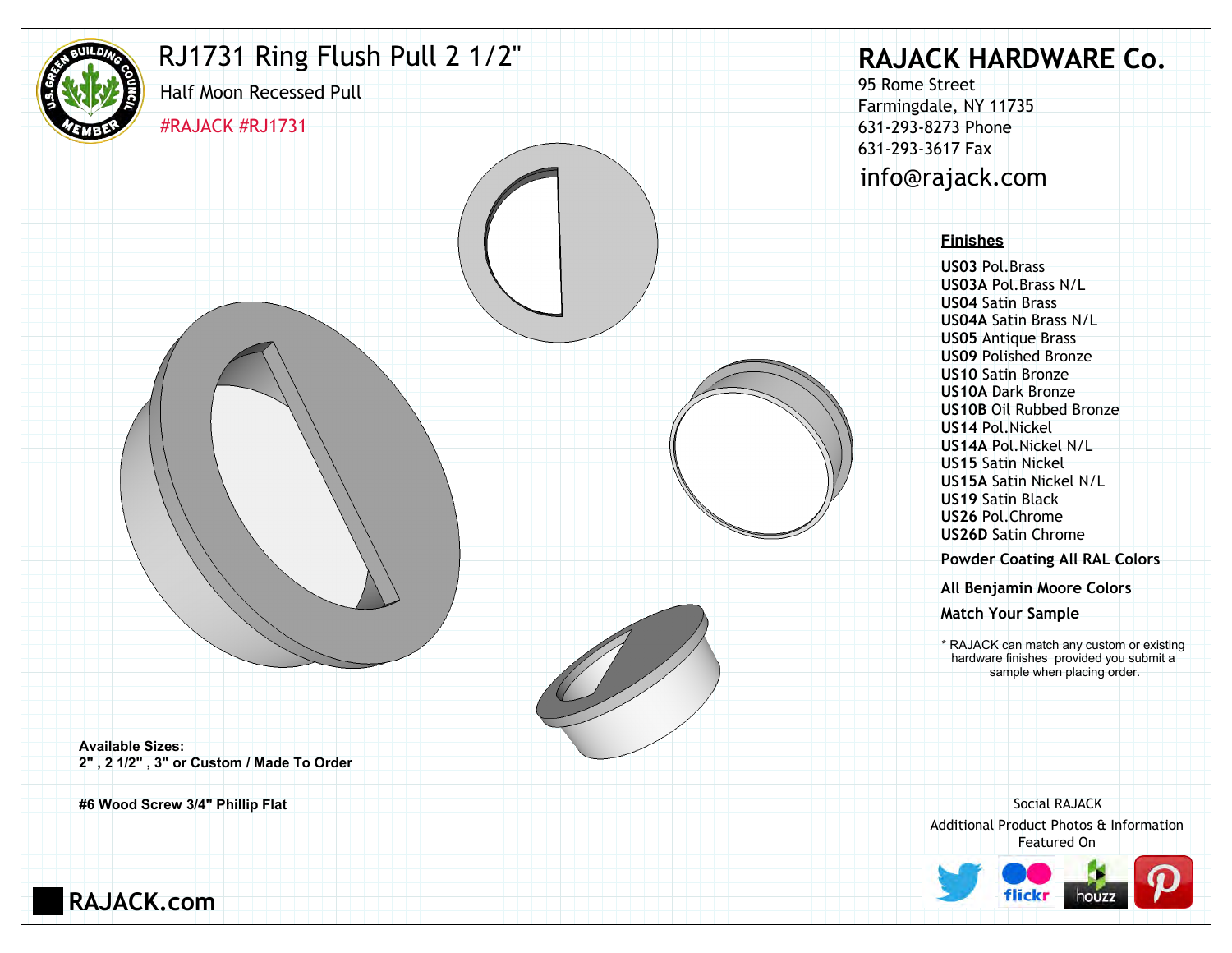

**RAJACK.com**

## RJ1731 Ring Flush Pull 2 1/2"

Half Moon Recessed Pull #RAJACK #RJ1731

# **RAJACK HARDWARE Co.**

95 Rome Street Farmingdale, NY 11735 631-293-8273 Phone 631-293-3617 Fax info@rajack.com

**US03** Pol.Brass **US03A** Pol.Brass N/L **US04** Satin Brass **US04A** Satin Brass N/L **US05** Antique Brass **US09** Polished Bronze **US10** Satin Bronze **US10A** Dark Bronze **US10B** Oil Rubbed Bronze **US14** Pol.Nickel **US14A** Pol.Nickel N/L **US15** Satin Nickel **US15A** Satin Nickel N/L **US19** Satin Black **US26** Pol.Chrome **US26D** Satin Chrome

**Powder Coating All RAL Colors**

**All Benjamin Moore Colors**

**Match Your Sample**

\* RAJACK can match any custom or existing hardware finishes provided you submit a sample when placing order.

Additional Product Photos & Information Featured On Social RAJACK



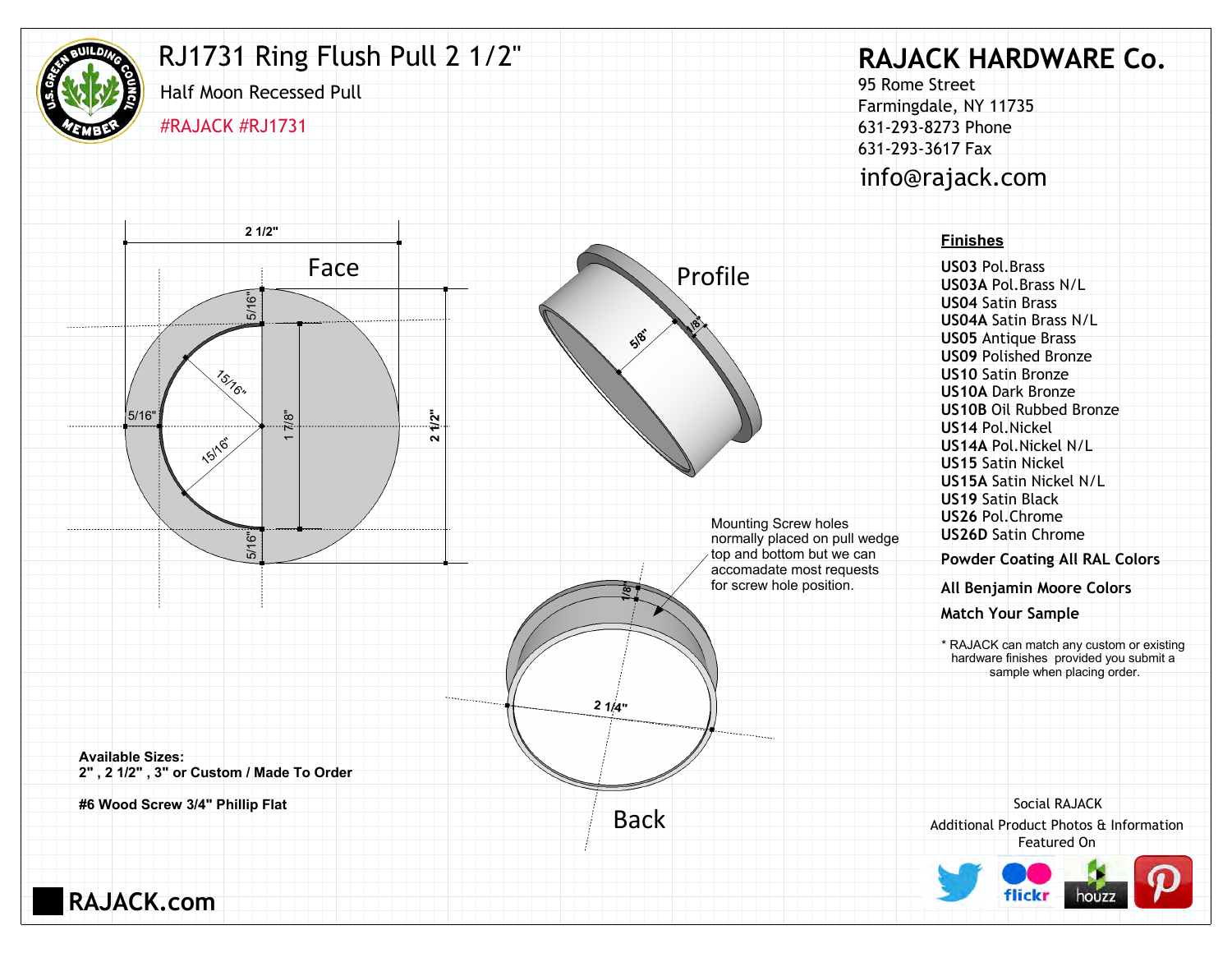

# RJ1731 Ring Flush Pull 2 1/2"

Half Moon Recessed Pull

#RAJACK #RJ1731

**RAJACK HARDWARE Co.**

95 Rome Street Farmingdale, NY 11735 631-293-8273 Phone 631-293-3617 Fax info@rajack.com



Additional Product Photos & Information Featured On Social RAJACK